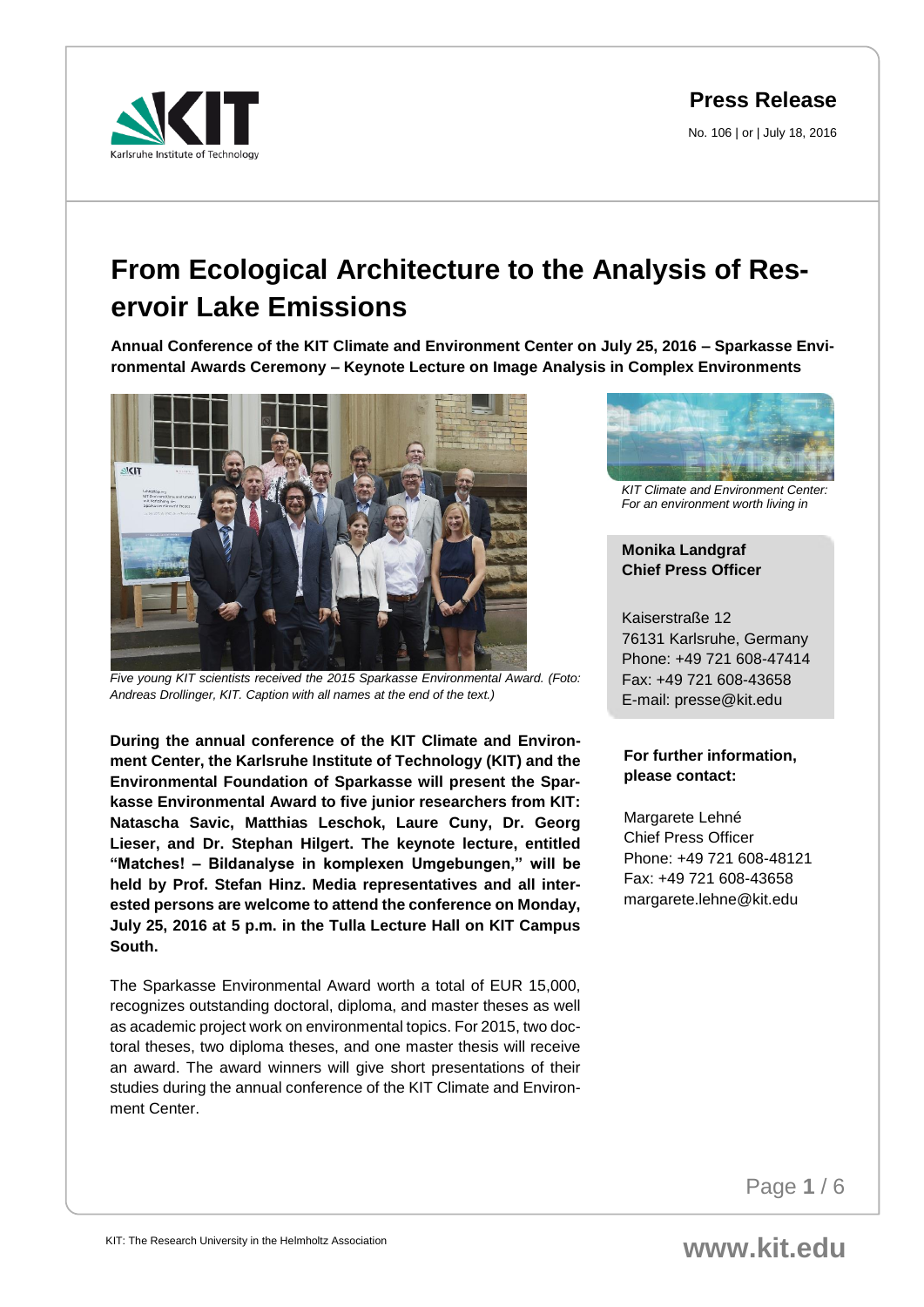



In her master thesis, **Natascha Savic** studied about soot particles that are produced in the combustion of diesel fuel. Chronic exposure to such particles can cause serious respiratory diseases in humans. The larger the surface area of the soot particles, the higher the probability that they are toxic. Natascha Savic investigated the **influence of biodiesel fuel compositions on the morphology and microstructure of diesel fuel soot particles**. She demonstrated that soot particles produced by the combustion of biodiesel are significantly smaller and rounder than those resulting from the combustion of mineral diesel. In addition, she detected an increased oxygen content on the surface of biodiesel soot particles. Measurements of the internal structure revealed that biodiesel particles are oxidized more easily compared to mineral diesel. Conclusion: Biodiesel considerably reduces the emission of particles and their harmfulness to humans and the environment.

In his diploma thesis on **mycelium as a responsive architecture**, **Matthias Leschok** studied new ways of ecological construction that link digital and organic manufacturing types. A mycelium is the meshforming subterranean part of a fungus, comparable to the roots of a tree. Matthias Leschok detected that mycelium, in combination with a wood-based substrate, can be used as an organic construction material. He conducted multiple experiments to transfer these organic structural elements to an architectonic level. His findings show that a substrate block interwoven by mycelium has a higher resistance to pressure than conventional styrofoam, is not inflammable, and has almost identical insulating properties. The elements are recyclable and can be produced in an energy-efficient way. Finally, Matthias Leschok developed the model of a future building that combines a manmade structure with natural cover.

A current research focus in nanotechnology are superparamagnetic iron oxide nanoparticles (SPION) for biomedical applications in the human body, but also for the restoration of contaminated aquifers. The diploma thesis of **Laure Cuny** presents research on the **transport of nanoparticles in water-saturated porous media – influence of refractory organic matter and visualization using magnetic resonance tomography (MRT)**. The mobility of nanoparticles is an important factor for both applications, especially as regards product optimization and risk assessment. As the results of the study show, both the surface properties of the SPION and the presence of natural organic matter (NOM) have a crucial influence on the transport behavior. Laure Cuny's approach can be transferred to other porous systems and contributes to a better understanding of particle transport in porous media for ecological and engineering purposes.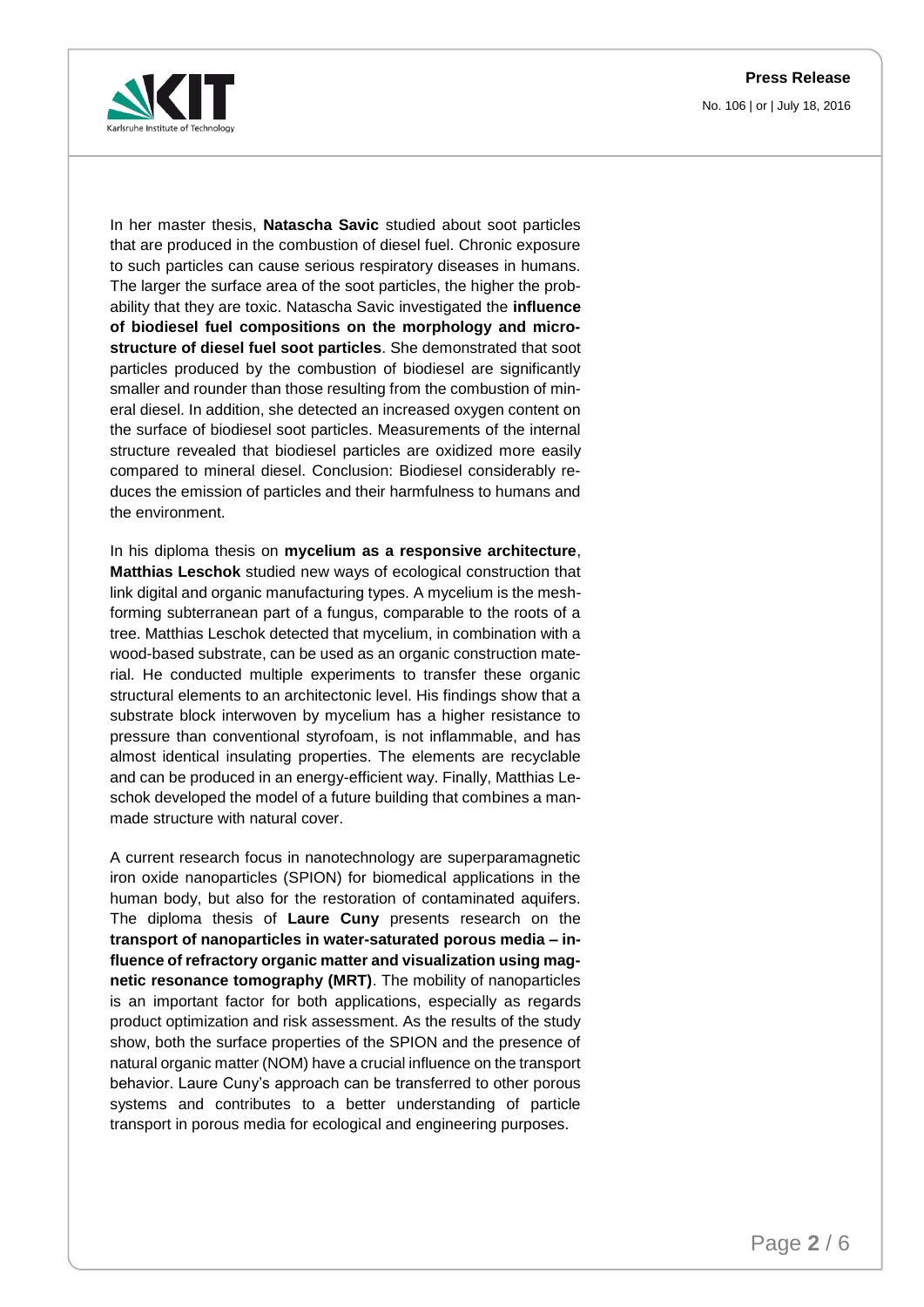

No. 106 | or | July 18, 2016

New materials for electrochemical energy storage systems are treated in the doctoral thesis of **Dr. Georg Lieser**. He investigated the **synthesis and characterization of lithium metal fluorides as material for the positive electrodes of lithium ion batteries**. For this purpose, he developed a novel sol-gel process that allows to produce lithium metal fluorides presenting a high phase purity without the need to employ toxic fluorination reagents. He characterized the compounds with respect to their phase purity and morphology, further processed them into nanocomposites, and was the first one to succeed with electrochemically characterizing them as electrode material. Reversible cycling of lithium was possible with all nanocomposites. Besides low electrode polarization, which is a measure of efficient lithium insertion of a cathode material, a high performance of this process could be demonstrated even with discharge rates as they occur in real-life applications, with different structure types yielding similar results. The relationship between electrochemical and structural properties derived from this study is a milestone for the future electrochemical characterization of lithium metal fluorides.

The construction of dams disrupts river systems and seriously alters biochemical circuits: Impoundments act as an accumulator of all substances carried along by the river; impounded water bodies turn parts of the organic carbon input into green house gas, especially into methane. During the last decades, the worldwide surface area of these man-made bodies of water has increased considerably. It is all the more important to quantify the emissions of climate-relevant gases. **Dr. Stephan Hilgert** conducted an **analysis of the space-time heterogeneity of methane emissions from reservoir lakes by using the correlation of hydro-acoustic parameters with sediment parameters**. The paramount objective of this doctoral thesis was to identify "hot spots" of methane production in Brazilian reservoir lakes. To capture the space-time heterogeneity, Stephan Hilgert combined three different measuring methods. His hydro-acoustic measurements using a 38/200 kHz single beam echo sounder yielded morphometric reservoir data. Moreover, he established a classification of the sea ground. The results allowed him to assign high or low methane production potentials to different parts of the reservoir.

Current developments and research projects conducted at the KIT Climate and Environment Center will be the subject of the lecture given by the Scientific Spokesman, Prof. Frank Schilling. In his keynote lecture, Prof. Stefan Hinz, Director of the Institute of Photogrammetry and Remote Sensing at KIT, will address the question whether matches found in the image analysis of complex environments are only a question of correct assignment. Furthermore, the graduates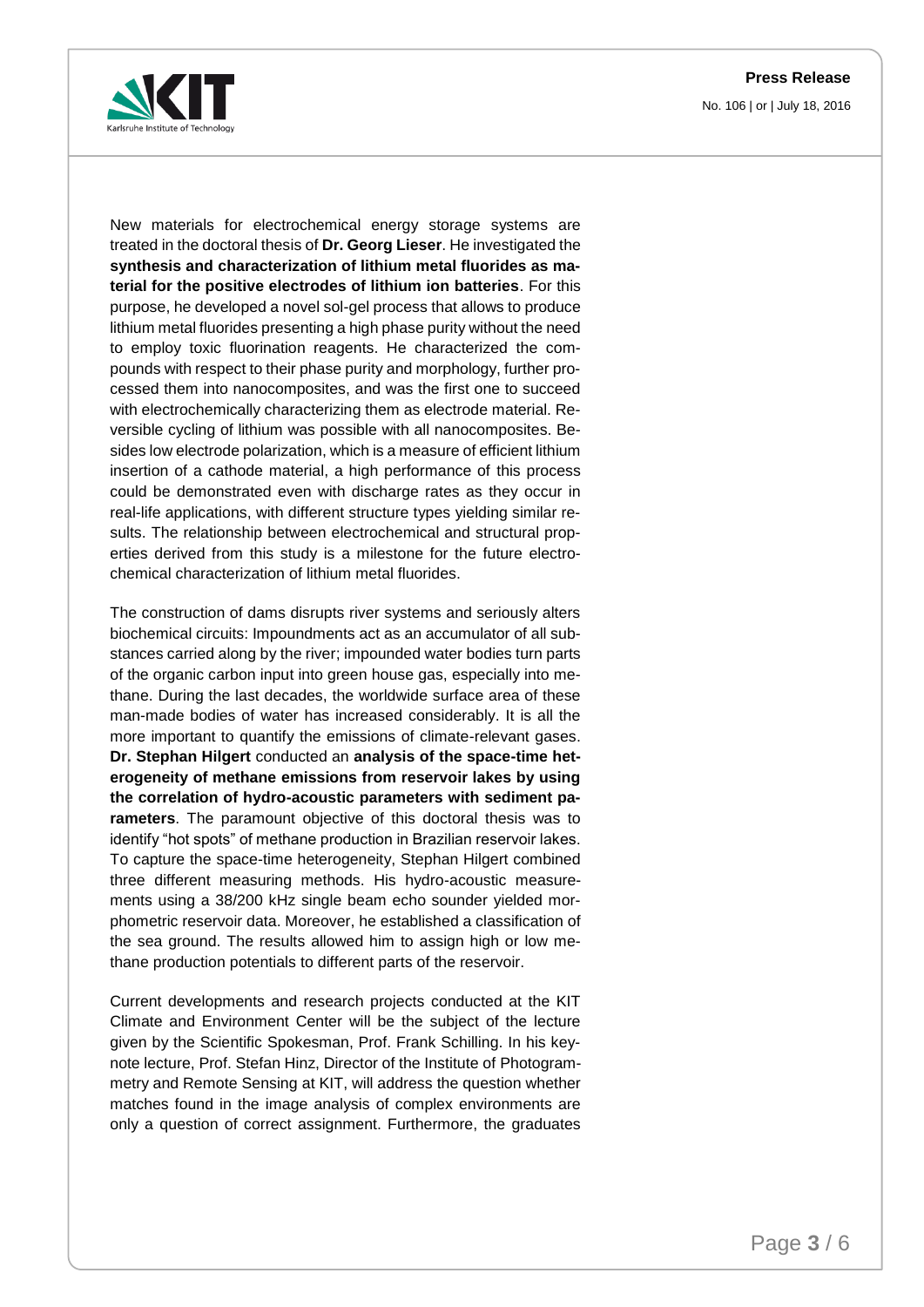No. 106 | or | July 18, 2016



from GRACE Graduate School will receive their certificates at the conference. A poster exhibition will present the work of doctoral theses completed at the GRACE Graduate School. GRACE is a cooperation project of the KIT Climate and Environment Center, the Technical University of Darmstadt, and the ESADE Business School Barcelona. It is the goal of GRACE to provide to post-graduates not only highly specialized and interdisciplinary knowledge, but also important key skill qualifications as well as a platform for international networking aimed at preparing them for a scientific or business career in the fields of climate and environment.

# **Program of the KIT Climate and Environment Center Annual Conference 2016**

Monday, July 25, 2016, 5 p.m. Karlsruhe Institute of Technology (KIT), Campus South Tulla Lecture Hall (Building 11.40)

#### **Welcome Speeches**

Professor Oliver Kraft Vice President Research of KIT

Klaus Stapf Mayor of Karlsruhe Municipality

Michael Huber Chairman of the Board of Sparkasse Karlsruhe Ettlingen

#### **Sparkasse Environmental Awards Ceremony and Short Presentations by the Award Winners**

Natascha Savic

Einfluss von Biodieselkraftstoffzusammensetzungen auf Morphologie und Mikrostruktur von Dieselrußpartikeln (influence of biodiesel fuel compositions on the morphology and microstructure of diesel soot particles)

Matthias Leschok Myzel – responsive Architektur (mycelium as a responsive architecture)

Laure Cuny Transport von Nanopartikeln in wassergesättigten porösen Medien – Einfluss von refraktärer organischer Materie und Visualisierung mittels Magnetresonanztomographie (MRT) (transport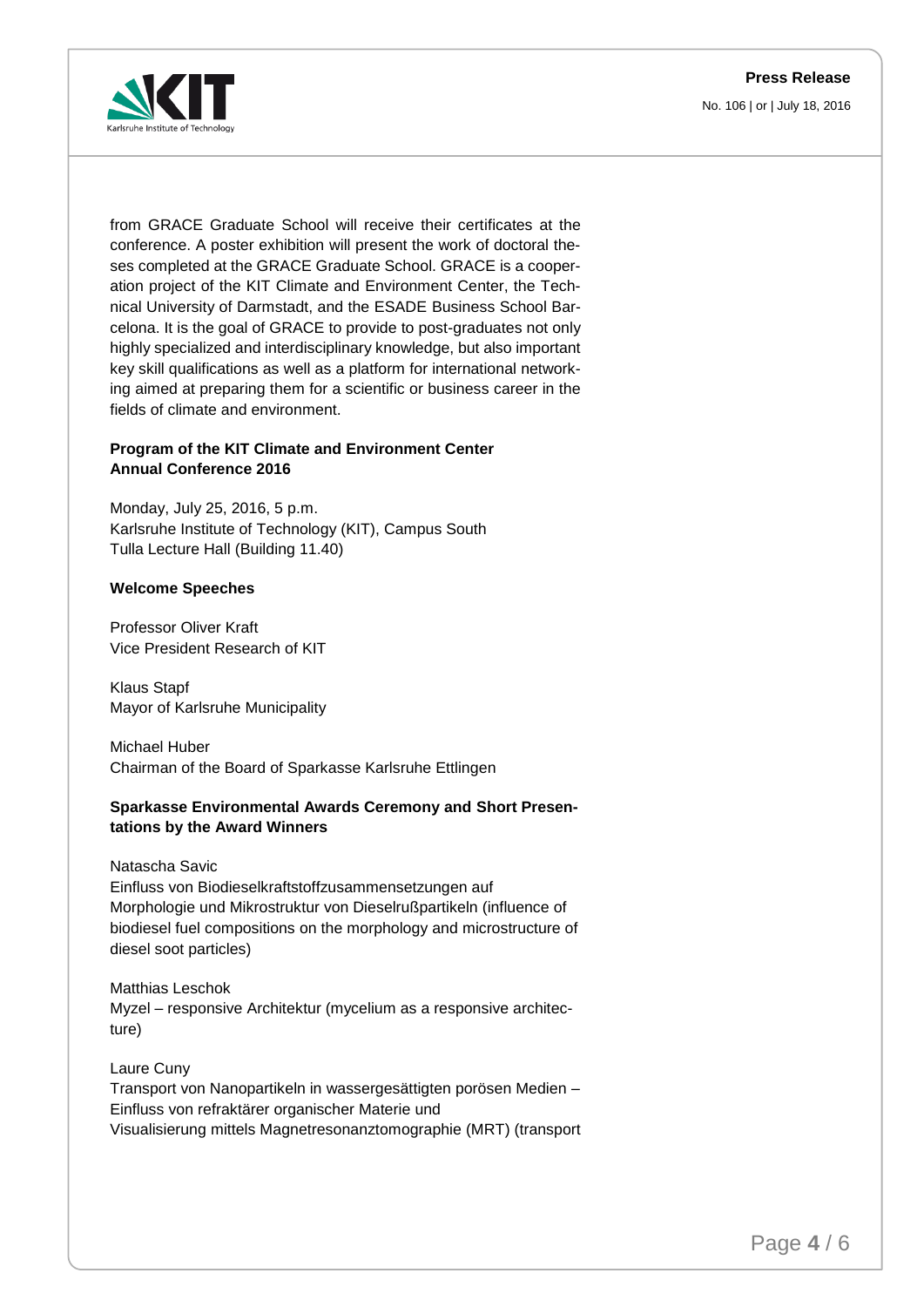No. 106 | or | July 18, 2016



of nanoparticles in water-saturated porous media – influence of refractory organic matter and visualization using magnetic resonance tomography (MRT))

#### Dr. Georg Lieser

Synthese und Charakterisierung von Lithiummetallfluoriden als positive Elektrodenmaterialien für Lithiumionenbatterien (synthesis and characterization of lithium metal fluorides as material for the positive electrodes of lithium ion batteries)

#### Dr. Stephan Hilgert

Analyse der raum-zeitlichen Heterogenität von Methan-Emissionen aus Stauseen mithilfe der Korrelation hydroakustischer mit Sedimentparametern (analysis of the space-time heterogeneity of methane emissions from reservoir lakes by using the correlation of hydro-acoustic parameters with sediment parameters)

# **Presentation of the GRACE Certificates to the Graduate School Graduates**

# **Current Research at the KIT Climate and Environment Center**

Professor Frank Schilling Scientific Spokesman of the KIT Climate and Environment Center

#### **Keynote Lecture**

Professor Stefan Hinz, Director of the Institute of Photogrammetry and Remote Sensing (IPF) of KIT Matches! – Bildanalyse in komplexen Umgebungen: Alles nur eine Frage der richtigen Zuordnung?

#### **Catered Reception with Music and Poster Exhibition of GRACE Doctoral Theses**

*Caption: The Sparkasse Environmental Award in the total amount of EUR 15,000 is to acknowledge outstanding doctoral, diploma, and master's theses or academic projects relating to environmental research. Five young KIT scientists received the 2015 award. First row, left to right: Dr. Georg Lieser, Dr. Stephan Hilgert, Laure Cuny, Matthias Leschok and Natascha Savic. Second row: Prof. Oliver Kraft, KIT Vicepresident Research (left), Michael Huber, Chairman of Sparkasse Karlsruhe Ettlingen (2nd from left), and Klaus Stapf, Mayor of Karlsruhe (1st from right). (Foto: Andreas Drollinger, KIT)*